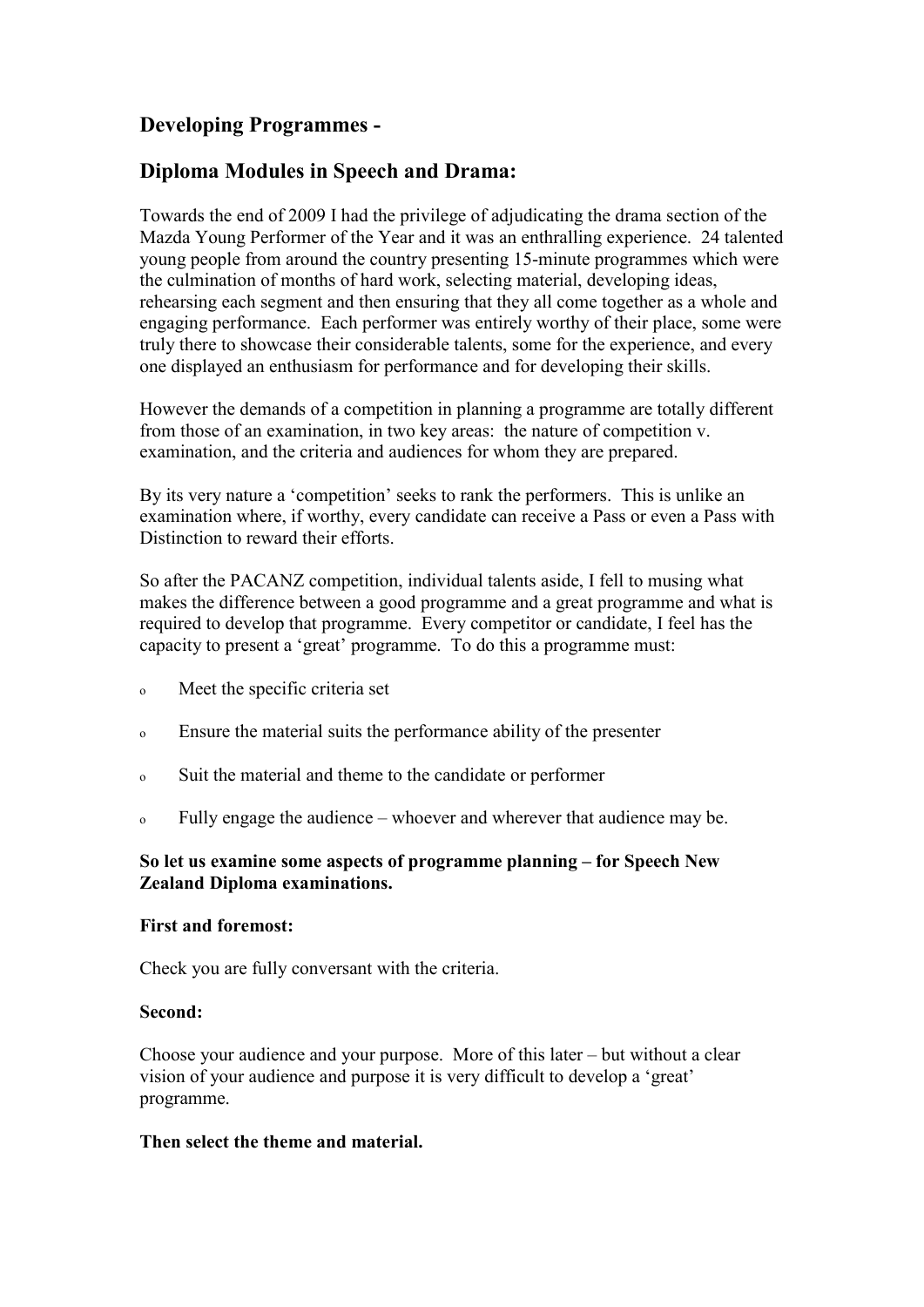What comes first? The chicken or the egg? For an examination - what is the purpose of the programme? In a real world the purpose, theme, audience and venue would come first. But in reality with examinations it may work differently. Sometimes a theme may come to mind and the purpose, material, audience and venue will follow. Occasionally a student will find a poem, reading or drama extract that excites them and work with that as a starting point. Exploration from that piece will suggest a final theme and the other selections will follow.

Contrasting pieces are important too, there are the obvious ones of comedy and tragedy or drama, but also more subtle ones of period, style or perspective. Choices that enable a range of skills to be shown are the most effective.

**Poetry selection** can be problematic. By its very nature the poet is often expressing complex ideas in a very condensed form. Consider your specific audience as you choose: they, usually, have not had the luxury of studying the poem and thus need to understand and be engaged by the poem **the very first time they hear it.** 

Will your chosen audience be drawn in to the ideas or the narrative of the verse?

Can you perform it in a way to engage your chosen audience?

**Prose** is storytelling and storytelling seeks a response from your chosen audience. Choose an extract that is well shaped and 'stands alone' without the need for too much explication. Do note, at Associate level, that if you choose to read the extract this does tend to place a barrier between the performer and the audience.

Will your chosen audience be drawn in to the ideas, the characters and the storyline?

Can you present it in a way to engage your chosen audience?

**The drama extract** is usually the 'showcase' for each performer. Choose a piece that offers personal challenge, and ensure it is well suited to your experience and maturity as a performer. As with the prose extract, your extract needs to 'stand alone' with very little need for explication. By all means use cuts as necessary to develop a solo characterisation, but too many cuts will destroy the flow of dialogue and leave your audience confused. Similarly an extract that is essentially for two people, with the dialogue of one character cut, has little chance in performance for satisfactory development or for the performer to connect with the audience.

Will your chosen audience be drawn in to the circumstances, the needs of the character and that character's inner life?

Can you perform it in a way to engage your chosen audience?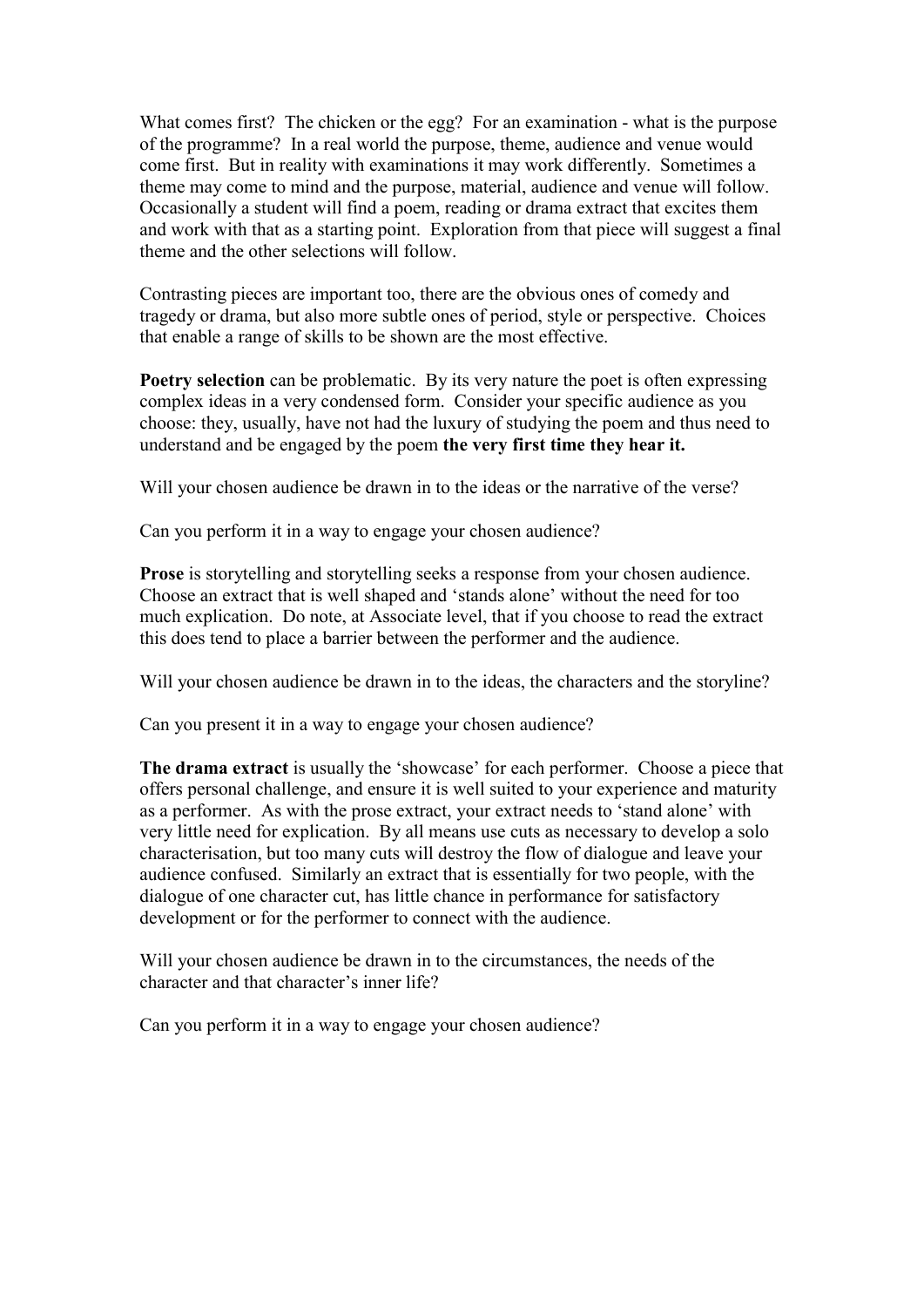**The linking commentary** is a vital component of a good programme. This is yet another style of performance that is being considered: extempore speaking, which is planned, prepared and practised but not memorised. This style of speaking is natural and uncontrived and, most importantly it allows you, as a speaker, to truly connect with your audience. Writing the words of this into your script extracts is a sure sign that the link will not be in an extempore style!

As with a good talk, the introduction to your programme needs impact and clarity. This also needs to give the audience essential information to lead into the mood and content of the programme.

The links must be well paced to allow audience time to take in what has happened and prepare for what is coming – and remain effective and succinct.

The conclusion must to wrap up effectively and strongly to suit the programme and leave your chosen audience feeling satisfied and replete with your performance.

#### **The audiences and the venue:**

By now you will have noted, continually, my emphasis on **your chosen audience**. Unlike competitions, which cater for a very general audience and may be performed in a wide variety of venues, in diploma examinations you are asked to specify your intended audience – and the intended venue for that performance – even though, as we all know, the actual audience may be a gathering of friends and family and the venue in fact will be the examination space.

For an examination, the intended performance venue and space must be well considered so this can be discussed with the examiner. You will need to note any differences there may be between the actual audience and space within the examination and what may occur in performance relationship with your chosen audience and the specified venue to achieve the purpose of this particular programme.

Actors do not perform in a vacuum and must connect with their chosen audience in a specific venue and space.

So, overall, your programme must express your ideas and showcase your personal performance skills but, ultimately, this is a performance for an audience that you want to affect in one way or another: to think more deeply, to laugh, to empathise, to feel sorrow, pity, contempt or joy and so on ad infinitum. The more you consider your chosen audience as you choose your programme, the more successful it will be.